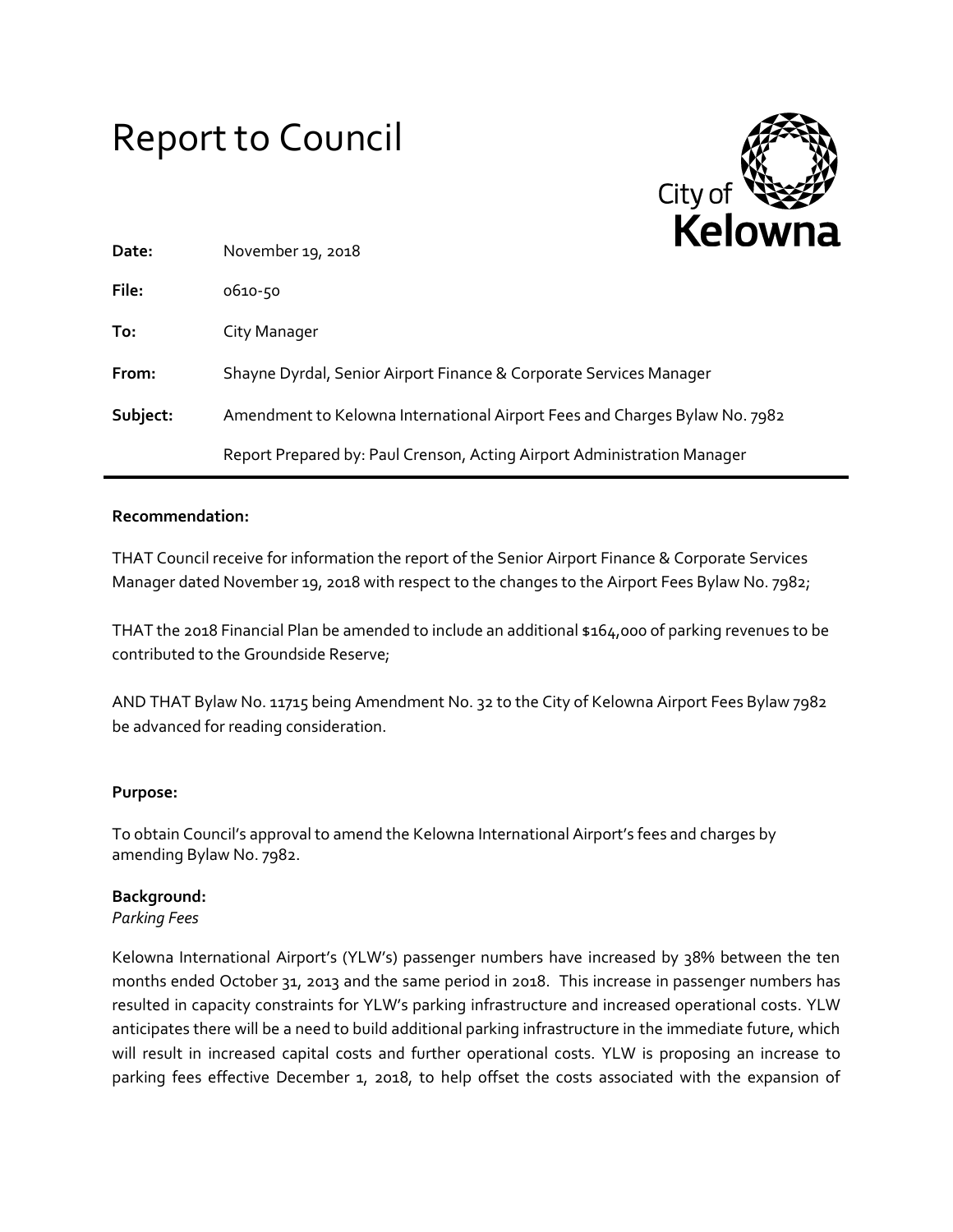parking infrastructure. The proposed parking fees have been developed in accordance with YLW's lowcost business model. Parking fees were last increased on April 1, 2014.

| Location   | Description                  | Current          | Proposed   |
|------------|------------------------------|------------------|------------|
| Valet      | Valet parking                | \$15.00          | \$20.00    |
| Curbside   | Parking meters (30 minutes)  | \$1.75<br>\$2.00 |            |
| Short-term | First hour                   | \$1.50           | \$1.75     |
|            | Each subsequent hour         | \$2.50           | \$2.75     |
|            | Daily                        | \$18.50          | \$21.00    |
|            | Gold Pass (6 months prepaid) | \$900.00         | \$1,025.00 |
| Long-term  | First hour                   | \$1.50           | \$1.75     |
|            | Each subsequent hour         | \$2.50           | \$2.75     |
|            | Daily                        | \$12.00          | \$14.00    |
|            | Weekly                       | \$62.00          | \$70.00    |

The proposed fee increases are:

# *Security Fees and Charges*

YLW's Security Fees and Charges consist of fees for restricted area identification cards (RAIC), security passes, security keys, parking decals and fuel cards that are lost, damaged or not returned. The Airport has seen an increased rate of these items being lost, damaged or not returned and has identified that YLW's Security Fees and Charges are lower than those at other airports. YLW is proposing an increase to Security Fees and Charges effective January 1, 2019, to continue to improve the level of security at YLW. Security Fees and Charges were last increased on February 15, 2014.

The proposed fee increases are:

| Description                        | Offence         | Current  | Proposed |
|------------------------------------|-----------------|----------|----------|
| Lost or damaged security RAIC      | 1 <sup>st</sup> | \$50.00  | \$100.00 |
|                                    | 2 <sup>nd</sup> | \$100.00 | \$200.00 |
|                                    | 3 <sup>rd</sup> | \$150.00 | \$300.00 |
| Failure to return RAIC on          |                 |          |          |
| termination of employment          |                 | \$25.00  | \$100.00 |
| (charged to employer)              |                 |          |          |
| Lost visitor security pass         |                 | \$25.00  | \$100.00 |
| Lost security key                  |                 | \$25.00  | \$100.00 |
| Lost parking decal                 |                 | \$25.00  | \$100.00 |
| Failure to return visitor security |                 |          |          |
| pass, security key or parking      |                 |          |          |
| decal on termination of            |                 | \$0.00   | \$100.00 |
| employment (charged to             |                 |          |          |
| employer)                          |                 |          |          |